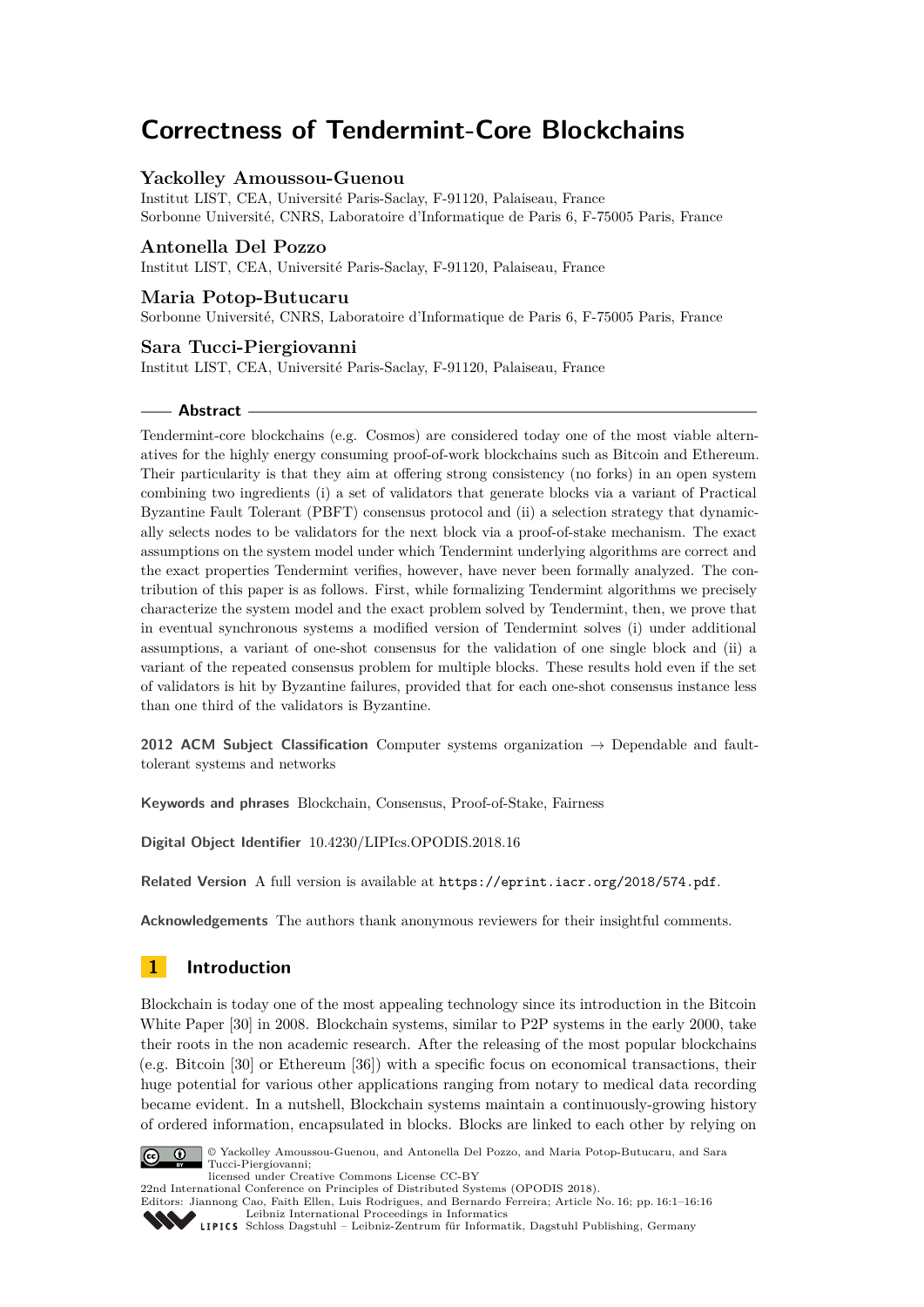## **16:2 Correctness of Tendermint-Core Blockchains**

collision resistant hash functions, i.e., each block contains the hash of the previous block. The Blockchain itself is a distributed data structure replicated among different peers. In order to preserve the chain structure those peers need to agree on the next block to append in order to avoid forks. The most popular technique to decide which block will be appended is the *proof-of-work* mechanism of Dwork and Naor [\[15\]](#page-14-0). The block that will be appended to the blockchain is owned by the node (miner) having enough CPU power to solve first a crypto-puzzle first. The only possible way to solve this puzzle is by repeated trials. The major criticisms for the *proof-of-work* approach are as follows: it is assumed that the honest miners hold a majority of the computational power, the generation of a block is energetically costly, which yield to the creation of mining pools and finally, multiple blockchains might coexist in the system due to accidental or intentional forks.

Recently, the non academic research developed alternative solutions to the proof-of-work technique such as *proof-of-stake* (the power of block building is proportional to the participant wealth), *proof-of-space* (similar to proof-of-work, instead of CPU power the prover has to provide the evidence of a certain amount of space) or *proof-of-authority* (the power of block building is proportional to the amount of authority owned in the system). These alternatives received little attention in the academic research. Among all these alternatives *proof-ofstake* protocols and in particular those using variants of *Practical Byzantine Fault-Tolerant* consensus [\[8\]](#page-14-1) became recently popular not only for in-chain transaction systems but also in systems that provide cross-chain transactions. Tendermint [\[27,](#page-15-3) [7,](#page-14-2) [25,](#page-15-4) [28\]](#page-15-5) was the first in this line of research having the merit to link the *Practical Byzantine Fault-Tolerant* consensus to the proof-of-stake technique and to propose a blockchain where a dynamic set of validators (subset of the participants) decide on the next block to be appended to the blockchain. Although, the correctness of the original Tendermint protocol [\[27,](#page-15-3) [7,](#page-14-2) [25\]](#page-15-4) has never been formally analyzed from the distributed computing perspective, it or slightly modified variants became recently the core of several popular systems such as Cosmos [\[26\]](#page-15-6) for cross-chain transactions.

In this paper we analyse the correctness of the original Tendermint agreement protocol as it was described in [\[27,](#page-15-3) [7,](#page-14-2) [25\]](#page-15-4) and discussed in [\[28,](#page-15-5) [22\]](#page-15-7). The code of this protocol is available in [\[35\]](#page-15-8). One of our fundamental results proved in this paper is as follows:

*In an eventual synchronous system, a slightly modified variant of the original Tendermint protocol implements the one-shot and repeated consensus, provided that (i) the number of Byzantine validators, f, is f < n/*3 *where n is the number of validators participating in each single one-shot consensus instance and (ii) eventually a proposed value will be accepted by at least*  $2n/3 + 1$  *processes (Theorem*  $\gamma$  *and Theorem [8\)](#page-13-0).* 

More in detail, we prove that the original Tendermint (specified for the first time in a preliminary version of this work, see technical report [\[2\]](#page-14-3)) verifies the consensus termination with a small twist in the algorithm (a refinement of the timeout) and with the additional assumption stating that there exists eventually a proposer such that its proposed value will be accepted, or voted, by more than two-third of validators. The rest of the paper is organized as follows. Related works are discussed in Section [2.](#page-2-0) Section [3](#page-2-1) defines the model and the formal specifications of one-shot and repeated consensus. Section [4](#page-4-0) formalizes the original Tendermint One-Shot and Repeated Consensus protocols through pseudo-code and proves the correctness of the One-Shot Consensus algorithm. Due to space limitations, the fairness study along with full descriptions of the counter-examples that motivate the modification of the original algorithm and the additional assumptions for correctness are provided in [\[2\]](#page-14-3).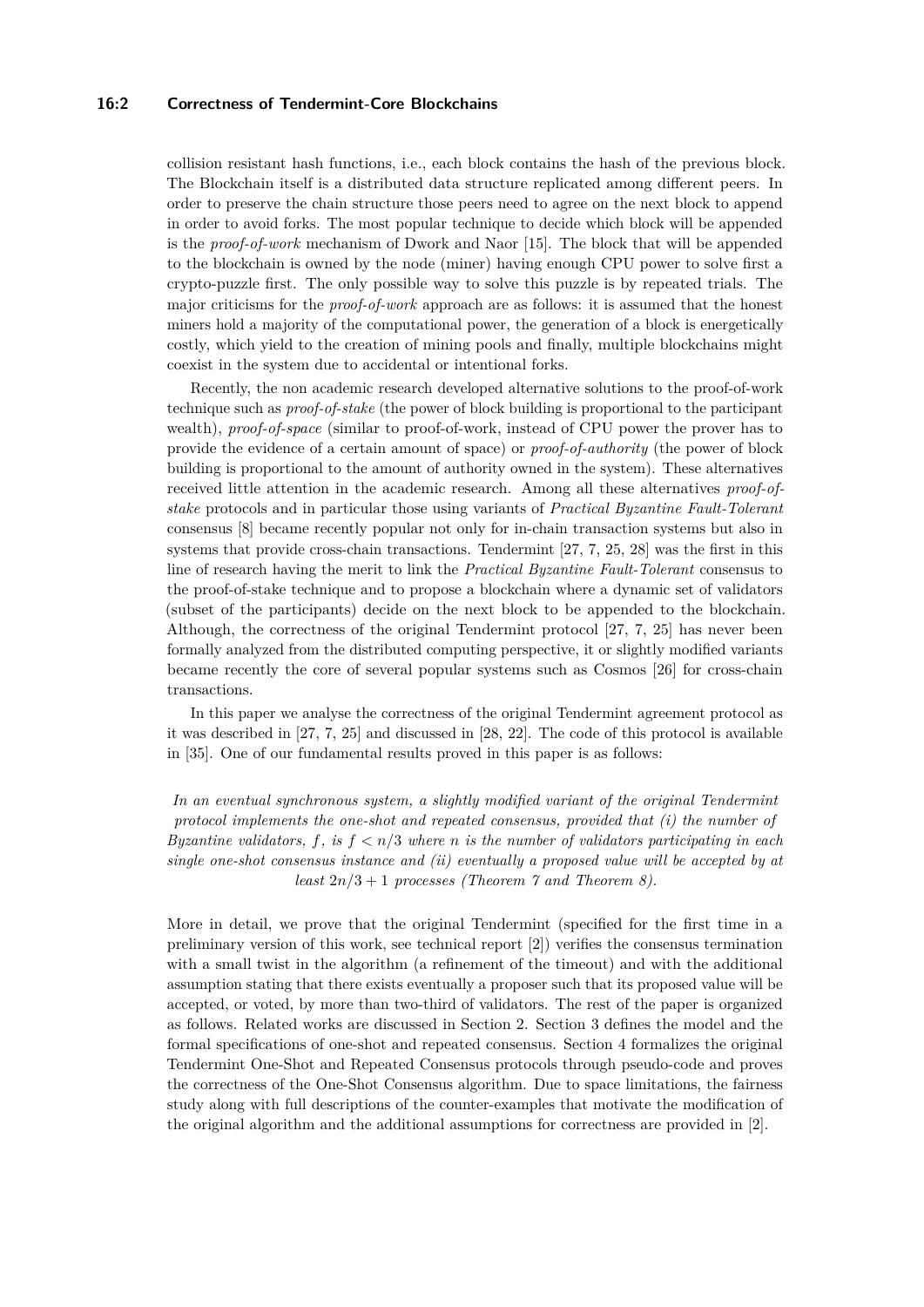# <span id="page-2-0"></span>**2 Related Work**

Interestingly, only recently distributed computing academic scholars focus their attention on the theoretical aspects of blockchains motivated mainly by the intriguing claim of popular blockchains, as Bitcoin and Ethereum, that they implement consensus in an asynchronous dynamic open system. This claim is refuted by the famous impossibility result in distributing computing [\[17\]](#page-14-4). In distributed systems, the theoretical studies of *proof-of-work* based blockchains have been pioneered by Garay et *al* [\[19\]](#page-15-9). Garay *et al.* decorticate the pseudocode of Bitcoin and analyse its agreement aspects considering a synchronous round-based communication model. This study has been extended by Pass *et al.* [\[31\]](#page-15-10) to round based systems where messages sent in a round can be received later. [\[16\]](#page-14-5) proposes a mix between proof-of-work blockchains and proof-of-work free blockchains referred as Bitcoin-NG. Bitcoin-NG inherits, however, the drawbacks of Bitcoin: costly proof-of-work process, forks, no guarantee that a leader in an epoch is unique, no guarantee that the leader does not change the history at will if it is corrupted. On another line of research, in [\[11\]](#page-14-6) Decker *et al.* propose the PeerCensus system that targets linearizability of transactions. PeerCensus combines the proof-of-work blockchain and the classical results in Practical Byzantine Fault Tolerant agreement area. PeerCensus suffers the same drawbacks as Bitcoin because of the proof-ofwork. Byzcoin [\[24\]](#page-15-11) builds on top of *Practical Byzantine Fault-Tolerant* consensus [\[8\]](#page-14-1) enhanced with a scalable collective signing process. [\[24\]](#page-15-11) is based on a leader-based consensus over a group of members chosen by a proof-of-membership mechanism. When a miner succeeds to mine a block, it gains a membership share, and the miners with the highest shares are part of the fixed size voting member set. In the same spirit, SBFT [\[21\]](#page-15-12) and Hyperledger Fabric [\[3\]](#page-14-7) build on top of [\[8\]](#page-14-1). In [\[32\]](#page-15-13) and [\[20\]](#page-15-14), *sortition* based blockchains are discussed, where the proof-of-work mechanism is completely replaced by a probabilistic ingredient.

The only academic works that address the consensus in *proof-of-stake* based blockchains are [\[10\]](#page-14-8) and [\[23\]](#page-15-15). In [\[10\]](#page-14-8), Daian *et al.* which proposes a protocol for weakly synchronous networks. The execution of the protocol is organized in epochs. Similar to Bitcoin-NG [\[16\]](#page-14-5) in each epoch a different committee is elected and inside the elected committee a leader will be chosen. The leader is allowed to extend the new blockchain. The protocol is validated via simulations and only partial proofs of correctness are provided. Ouroboros [\[23\]](#page-15-15) proposes a sortition based proof-of-stake protocol and addresses mainly the security aspects of the proposed protocol. Red Belly [\[9\]](#page-14-9) focuses on consortium blockchains, where only a predefined subset of processes are allowed to update the blockchain, and proposes a Byzantine consensus protocol.

Interestingly, none of the previous academic studies made the connection between the repeated consensus specification [\[5,](#page-14-10) [13,](#page-14-11) [12\]](#page-14-12) and the repeated agreement process in blockchain systems. Moreover, in terms of fairness of rewards, no academic study has been conducted related to blockchains based on repeated consensus.

# <span id="page-2-1"></span>**3 System model and Problem Definition**

The system is composed of an infinite set Π of asynchronous sequential processes, namely  $\Pi = \{p_1, \ldots\}; i$  is called the *index* of  $p_i$ . *Asynchronous* means that each process proceeds at it own speed, which can vary with time and remains unknown to the other processes. *Sequential* means that a process executes one step at a time. This does not prevent it from executing several threads with an appropriate multiplexing. As local processing times are negligible with respect to message transfer delays, they are considered as being equal to zero.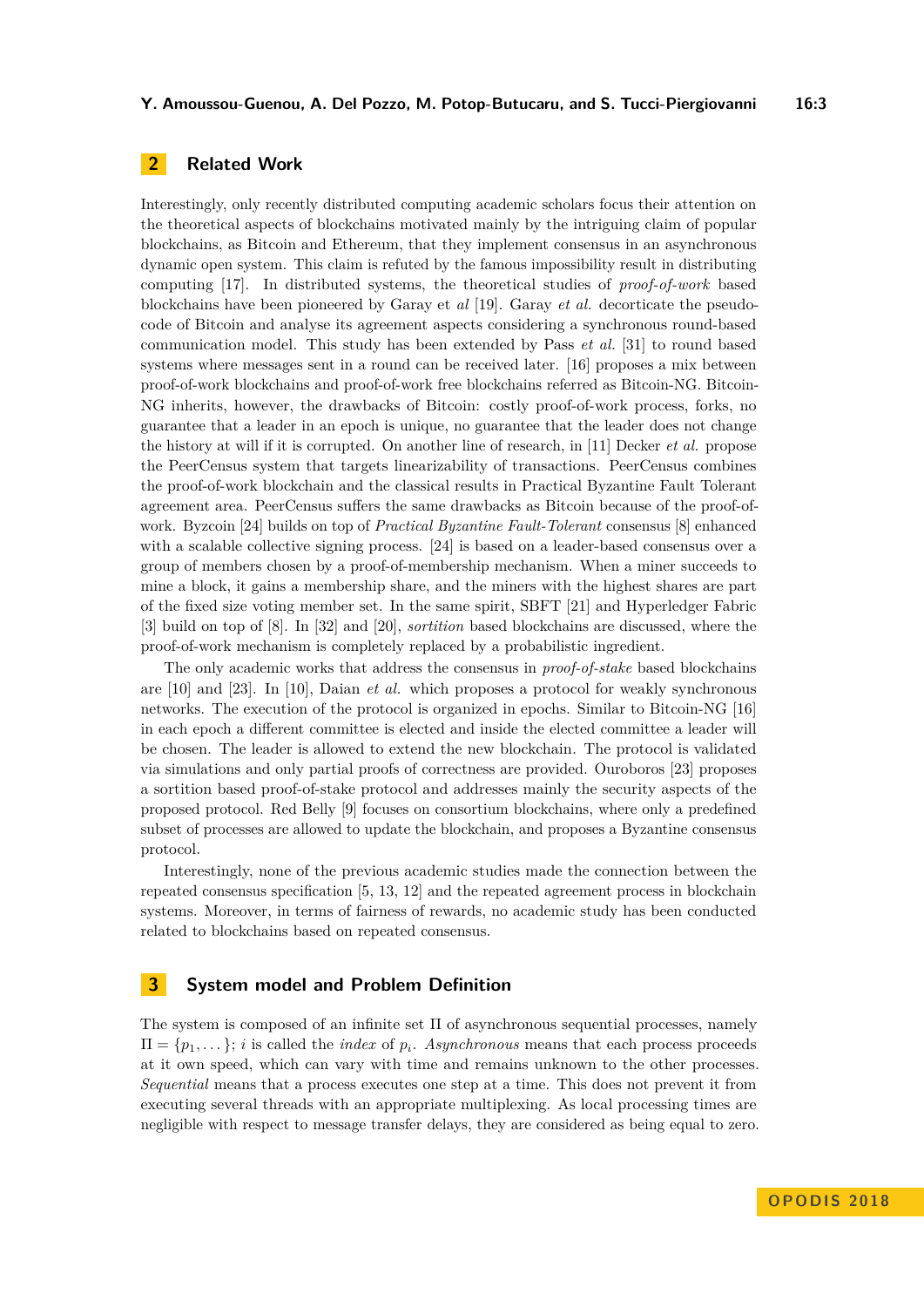#### **16:4 Correctness of Tendermint-Core Blockchains**

**Arrival model.** We assume a *finite arrival model* [\[1\]](#page-14-13), i.e. the system has infinitely many processes but each run has only finitely many. The size of the set  $\Pi_{\rho} \subset \Pi$  of processes that participate in each system run is not a priori-known. We also consider a finite subset  $V \subseteq \Pi$ <sub>*ρ*</sub> of validators. The set *V* may change during any system run and its size *n* is a-priori known. A process is promoted in *V* based on a so-called merit parameter, which can model for instance its stake in proof-of-stake blockchains. Note that in the current Tendermint implementation, it is a separate module included in the Cosmos project [\[26\]](#page-15-6) that is in charge of implementing the selection of *V* .

**Communication network.** The processes communicate by exchanging messages through an eventually synchronous network [\[14\]](#page-14-14). *Eventually Synchronous* means that after a finite unknown time  $\tau$  there is an upper bound  $\delta$  on the message transfer delay.

**Failure model.** There is no bound on processes that can exhibit a Byzantine behaviour [\[33\]](#page-15-16) in the system, but up to *f* validators can exhibit a Byzantine behaviour at each point of the execution. A Byzantine process is a process that behaves arbitrarily: it can crash, fail to send or receive messages, send arbitrary messages, start in an arbitrary state, perform arbitrary state transitions, etc. Byzantine processes can control the network by modifying the order in which messages are received, but they cannot postpone forever message receptions. Moreover, Byzantine processes can collude to "pollute" the computation (e.g., by sending messages with different contents, while they should send messages with the same content if they were non-faulty). A process (or validator) that exhibits a Byzantine behaviour is called *faulty*. Otherwise, it is *non-faulty* or *correct*. To be able to solve the consensus problem, we assume that  $f < n/3$ .

**Communication primitives.** In the following we assume the presence of a broadcast primitive. A process  $p_i$  broadcasts a message by invoking the primitive broadcast( $\langle TAG, m \rangle$ ), where *TAG* is the type of the message, and *m* its content. To simplify the presentation, it is assumed that a process can send messages to itself. The primitive broadcast() is a best effort broadcast, which means that when a correct process broadcasts a value, eventually all the correct processes deliver it. A process  $p_i$  receives a message by executing the primitive delivery(). Messages are created with a digital signature, and we assume that digital signatures cannot be forged. When a process  $p_i$  delivers a message, it knows the process  $p_j$  that created the message.

Let us note that the assumed broadcast primitive in an open dynamic network can be implemented through *gossiping*, i.e. each process sends the message to current neighbors in the underlying dynamic network graph. In these settings the finite arrival model is a necessary condition for the system to show eventual synchrony. Intuitively, a finite arrival implies that message losses due to topology changes are bounded, so that the propagation delay of a message between two processes not directly connected can be bounded [\[29,](#page-15-17) [4\]](#page-14-15).

**Problem definition.** In this paper we analyse the correctness of Tendermint protocol against two abstractions in distributed systems: one-shot consensus and repeated consensus defined formally as follows.

▶ **Definition 1** (One-Shot Consensus). We say that an algorithm implements One-Shot Consensus if and only if it satisfies the following properties:

- **Termination.** Every correct process eventually decides some value.
- **Integrity.** No correct process decides twice.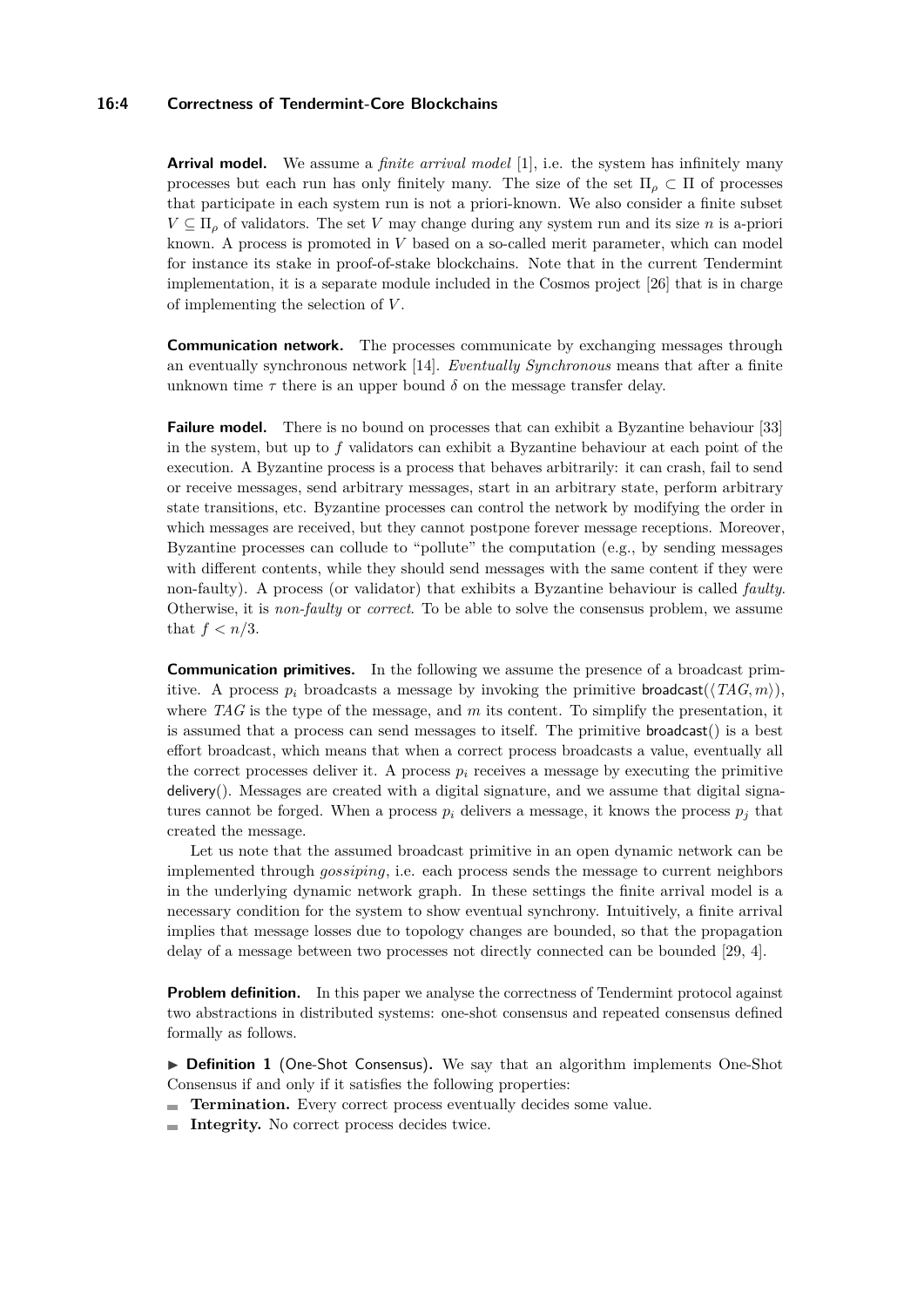<span id="page-4-1"></span>

**Figure 1** State Machine for Tendermint One-Shot algorithm described in Figure [3.](#page-7-0)

- **Agreement.** If there is a correct process that decides a value *B*, then eventually all the  $\rightarrow$ correct processes decide *B*.
- **Validity[\[9\]](#page-14-9).** A decided value is valid, it satisfies the predefined predicate denoted  $\equiv$ isValid().

The concept of multi-consensus is presented in [\[5\]](#page-14-10), where the authors assume that only the faulty processes can postpone the decision of correct processes. In addition, the consensus is made a finite number of times. The long-lived consensus presented in [\[13\]](#page-14-11) studies the consensus when the inputs are changing over the time, their specification aims at studying in which condition the decisions of correct process do not change over time. None of these specifications is appropriate for blockchain systems. In [\[12\]](#page-14-12), Delporte-Gallet *et al.* defined the Repeated Consensus as an infinite sequence of One-Shot Consensus instances, where the inputs values may be completely different from one instance to another, but where all the correct processes have the same infinite sequence of decisions. We consider a variant of the repeated consensus problem as defined in [\[12\]](#page-14-12). The main difference is that we do not predicate on the faulty processes. Each correct process outputs an infinite sequence of decisions. We call that sequence the *output* of the process.

▶ **Definition 2** (Repeated Consensus). An algorithm implements a repeated consensus if and only if it satisfies the following properties:

- **Termination.** Every correct process has an infinite output.  $\blacksquare$
- **Agreement.** If the  $i^{th}$  value of the output of a correct process is *B*, then *B* is the  $i^{th}$ value of the output of any other correct process.
- **Validity.** Each value in the output of any correct process is valid, it satisfies the predefined predicate denoted isValid().

# <span id="page-4-0"></span>**4 Tendermint Formalization**

## **4.1 Informal description of Tendermint and its blockchain**

Tendermint protocol [\[27,](#page-15-3) [7\]](#page-14-2) aims at building a blockchain without forks relying on a variant of PBFT consensus. When building the blockchain, a subset of fixed size *n* of processes called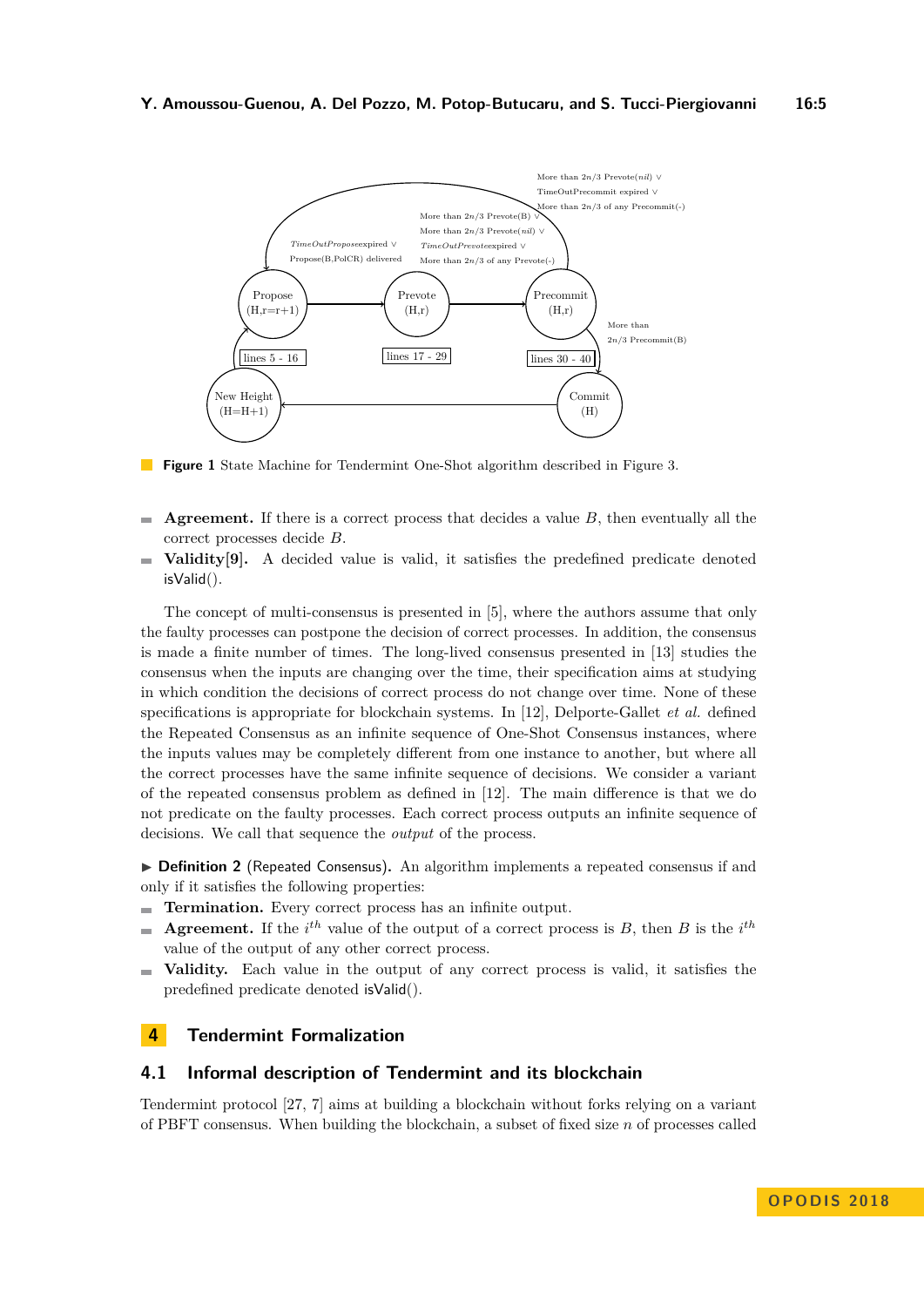#### **16:6 Correctness of Tendermint-Core Blockchains**

<span id="page-5-0"></span>

**Figure 2** State machine Lock/Unlock

validators should agree on the next block to append to the blockchain. The set of validators is deterministically determined by the current content of the blockchain, referred as the history. We note that this subset may change once a block is appended. The mechanism to choose the validators from a given history is further referred as *selection mechanism*. Note that in the current Tendermint implementation, it is a separate module included in the Cosmos project [\[26\]](#page-15-6) that is in charge of implementing the selection mechanism. Intuitively, such mechanism should be based on the proof-of-stake approach but its actual implementation is currently left open.

The first block of Tendermint blockchain, called the *genesis block*, is at *height* 0. The *height* of a block is the distance that separates that block to the genesis block. Each block contains: (i) a *Header* which contains a pointer to the previous block and the height of the block, (ii) the *Data* which is a list of transactions, and (iii) a set *LastCommit* which is the set of validators that signed on the previous block. Except the first block, each block refers to the previous block in the chain. Given a current height of Tendermint blockchain, a total ordered set of validators *V* is selected to add a new block. The validators start a *One-Shot Consensus algorithm*. The first validator creates and proposes a block *B*, then if more than 2*n/*3 of the validators accept *B*, *B* will be appended as the next block, otherwise the next validator proposes a block, and the mechanism is repeated until more than 2*n/*3 of the validators accept a block. For each height of Tendermint blockchain, the mechanism to append a new block is the same, only the set of validators may change. Therefore, Tendermint applies a *Repeated Consensus algorithm* to build a blockchain, and at each height, it relies on a *One-Shot Consensus algorithm* to decide the block to be appended. Due to space limitations, Repeated Consensus proofs are provided in [\[2\]](#page-14-3).

Although the choice of validators is managed by a separate module (see Cosmos project [\[26\]](#page-15-6)) the rewards for the validators that contributed to the block at some specific height *H* are determined during the construction of the block at height  $H + 1$ . The validators for *H* that get a reward for *H* are the ones that validators for  $H + 1$  "saw" when proposing a block. This mechanism can be unfair, since some validator for *H* may be slow, and its messages may not reach the validators involved in  $H + 1$ , implying that it may not get the rewards it deserved. Due to space limitations, our fairness study are provided in [\[2\]](#page-14-3).

## <span id="page-5-1"></span>**4.2 Tendermint One-Shot Consensus algorithm**

Tendermint One-Shot Consensus algorithm is a round-based algorithm used to decide on the next block for a given height *H*. In each *round* there is a different proposer that proposes a block to the validators that try to decide on that block. A round consists of three steps: (i) the *Propose step*, the proposer of the round broadcasts a proposal for a block; (ii) the *Prevote*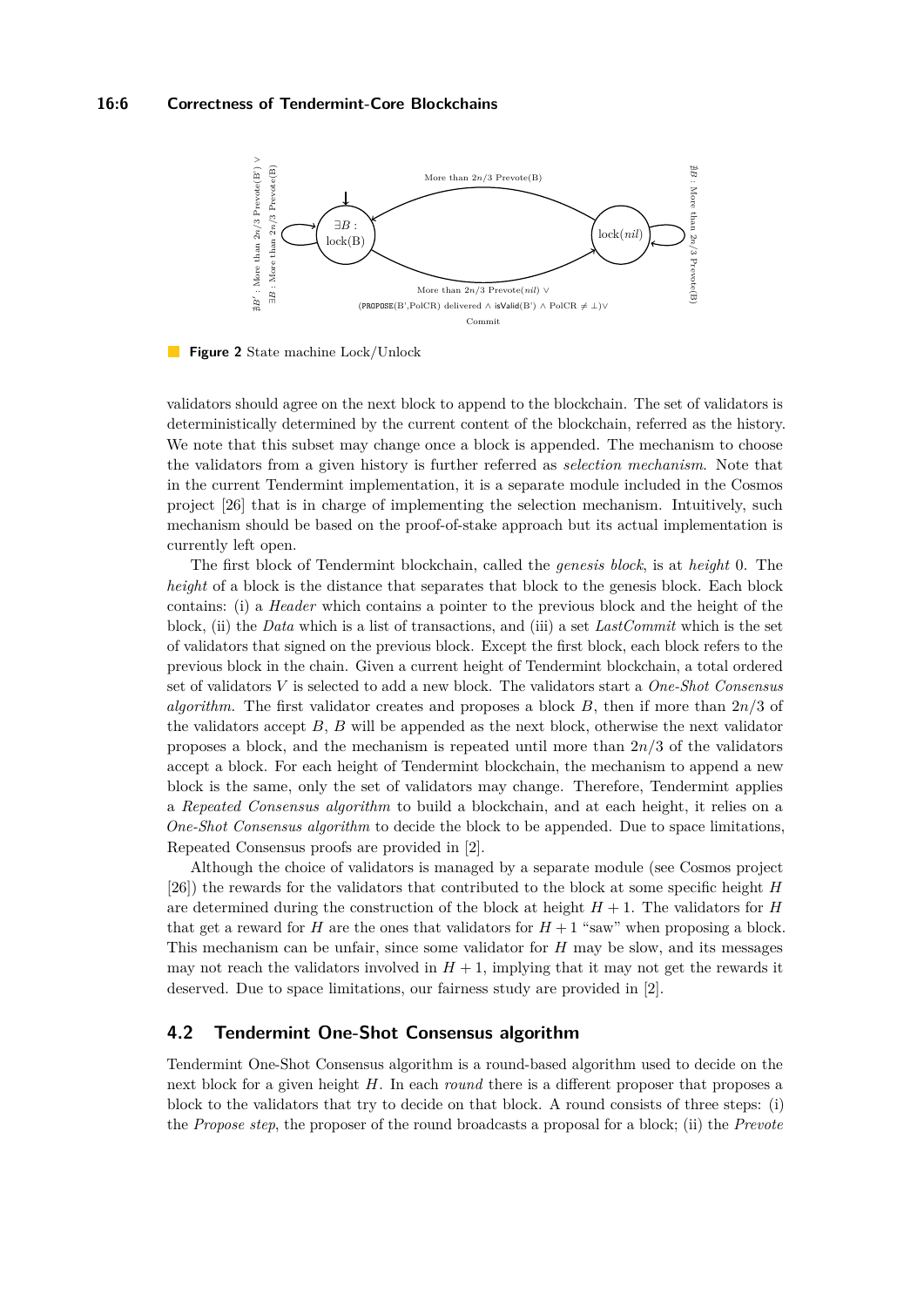```
Function consensus(H, \Pi_{\rho}, signature); %One-Shot Consensus for the height H with the set \Pi_{\rho} of processes%
Init:
 (1) r ← 0; LLRi ← −1; PoLCRi ← ⊥; lockedBlocki ← nil; B ← nil;
 (2) TimeOutPropose \leftarrow \Delta_{\text{Propose}}; TimeOutPrevote \leftarrow \Delta_{\text{Prevote}}<br>
(3) proposableceved_i^{H,r} \leftarrow \bot; preеcived_i^{H,r} \leftarrow \bot; precommitsReceived_i^{H,r} \leftarrow \bot;
 ———————————————————————————————————————————————–
while (true) do
 (4) r \leftarrow r + 1; PoLCR_i \leftarrow \perp;
                                                                  ———————————————————— Propose step r ————————————————————
 (5) if (p_i == proposer(H, r) then<br>(6) if (LLR_i \neq -1) then PoL(6) if (LLR_i \neq -1) then PoLCR_i \leftarrow LLR_i; B \leftarrow lockedBlock_i; (7) else B \leftarrow \text{createNewBlock}(\text{signature});
 \begin{array}{c}\n(8) \\
(9) \\
\end{array} endif
           \mathbf{trigger} broadcast \langle \mathsf{PROPOSE}, (B, H, r, PoLCR_i)_i \rangle;(10) else
 (11) set timerP roposer to TimeOutPropose;
 (12) wait until ((\text{timerProposer\;expr}) \lor (\text{proposalReceived}_i^{H,r'} \neq \bot));(13) if ((\text{timerProposer}\; \text{expired}) \land (\text{proposalReceived}_i^{H,r'} == \bot)) then
 (14) TimeOutPropose \leftarrow TimeOutPropose + 1;<br>(15) endif
           (15) endif
 (16)endif
 Prevote step r \longrightarrow Prevote step r \longrightarrow (LLR_i \neq -1) \wedge (LLR_i < PolCR_i < r)) then<br>
(18) wait until |prevotesReceive d_i^{H, PolCR}| \geq 2n/3;(19) if (\exists B' : (is 23 Maj(B', prevotesReceived_i^{H, PolCR_i})) \wedge (B' \neq lockedBlock_i)) then lockedBlock_i \leftarrow nil; endif
 (20)endif
 (21) if (lockedBlock_i \neq nil) then trigger broadcast \langle PREVOTE, (lockedBlock_i, H, r)_i \rangle;(22) else if (isValid(\text{proposalReceive}^{H,r}_{i})) then trigger broadcast (PREVOTE, (\text{proposalReceive}^{H,r}_{i}, H, r)<sub>i</sub>); endif
 (23) else trigger broadcast \langlePREVOTE, (nil, H, r)_i;
 (24)endif
 (25) wait until ((is 23Maj(nil, pre votesReceived<sup>H,r</sup>)) ∨ (\exists B'': (is 23Maj(B'', pre votesReceived<sup>H,r</sup>)))∨
 (26) Water different ((is considered) (i.e., p (considered) p (is considered) (i.e., p (is considered) (i.e., p (i.e.) (i.e., p)) (i.e.) (i.e., p)) (i.e., p)) (i.e., p)) (i.e., p)) (i.e., p)) (i.e., p(27) set timerP revote to TimeOutPrevote;
 (28) wait until (timerPrevote expired);<br>(29) if (timerPrevote expired) then Tin
           if (timer Prevote expired) then TimeOutPrevote \leftarrow TimeOutPrevote + 1; endif - Precommit step r -———————————————————— Precommit step r ——————————————————–
(30) if (∃B0
: (is23Maj(B0
, prevotesReceivedH,r
i
))) then
 (31) lockedBlock_i \leftarrow B'<br>(32) trigger broadcast (
 (31) lockedBlock_i \leftarrow B';<br>(32) trigger broadcast \langle PRECOMMIT, (B', H, r)_i \rangle;(32) trigger bro<br>(33) LLR_i \leftarrow r;(34) else if (is23Maj(nil, prevotesReceived<sup>H,r</sup>)) then
 (35) lockedBlock_i \leftarrow nil; LLR_i \leftarrow -1;<br>
(36) trigger broadcast \langle PRECOMMIT, (nil, H, r)_i \rangle;(37) endif
 (38) else trigger broadcast \langle PRECOMMIT, (nil, H, r)_i);
 (39)endif
 (40) wait until ((is 23Maj(nil, \textit{preotesReceived}_i^{H,r})) \lor (|\textit{precommitsReceived}_i^{H,r}| > 2n/3))endwhile
```
<span id="page-6-19"></span><span id="page-6-18"></span><span id="page-6-16"></span><span id="page-6-13"></span><span id="page-6-10"></span><span id="page-6-9"></span><span id="page-6-8"></span><span id="page-6-7"></span><span id="page-6-5"></span><span id="page-6-4"></span><span id="page-6-3"></span>**Figure 3** First part of Tendermint One-shot Consensus algorithm at correct process *pi*.

*step*, validators broadcast their prevotes depending on the proposal they delivered during the previous step; and (iii) the *Precommit step*, validators broadcast their precommits depending on the occurrences of prevotes for the same block they delivered during the previous step. To preserve liveness, steps have a timeout associated, so that each validator moves from one step to another either if the timeout expires or if it delivers enough messages of a particular typology. When  $p_i$  broadcasts a message  $(\langle TAG, m \rangle)$ , *m* contains a block *B* along with other information. We say that  $p_i$  prevotes (resp. precommits) on *B* if  $TAG = PREVOTE$  (resp. *TAG*=PRECOMMIT). In Figure [1](#page-4-1) is depicted the state machine for the Tendermint one-Shot Consensus.

To preserve safety of the protocol and to satisfy the Agreement property, when a validator delivers more than 2*n/*3 prevotes for *B* then it "locks" on such block. Informally, it means that there are at least  $n/3 + 1$  prevotes for *B* from correct processes, then *B* is a possible candidate for a decision so that validators try to stick on that. More formally, a validator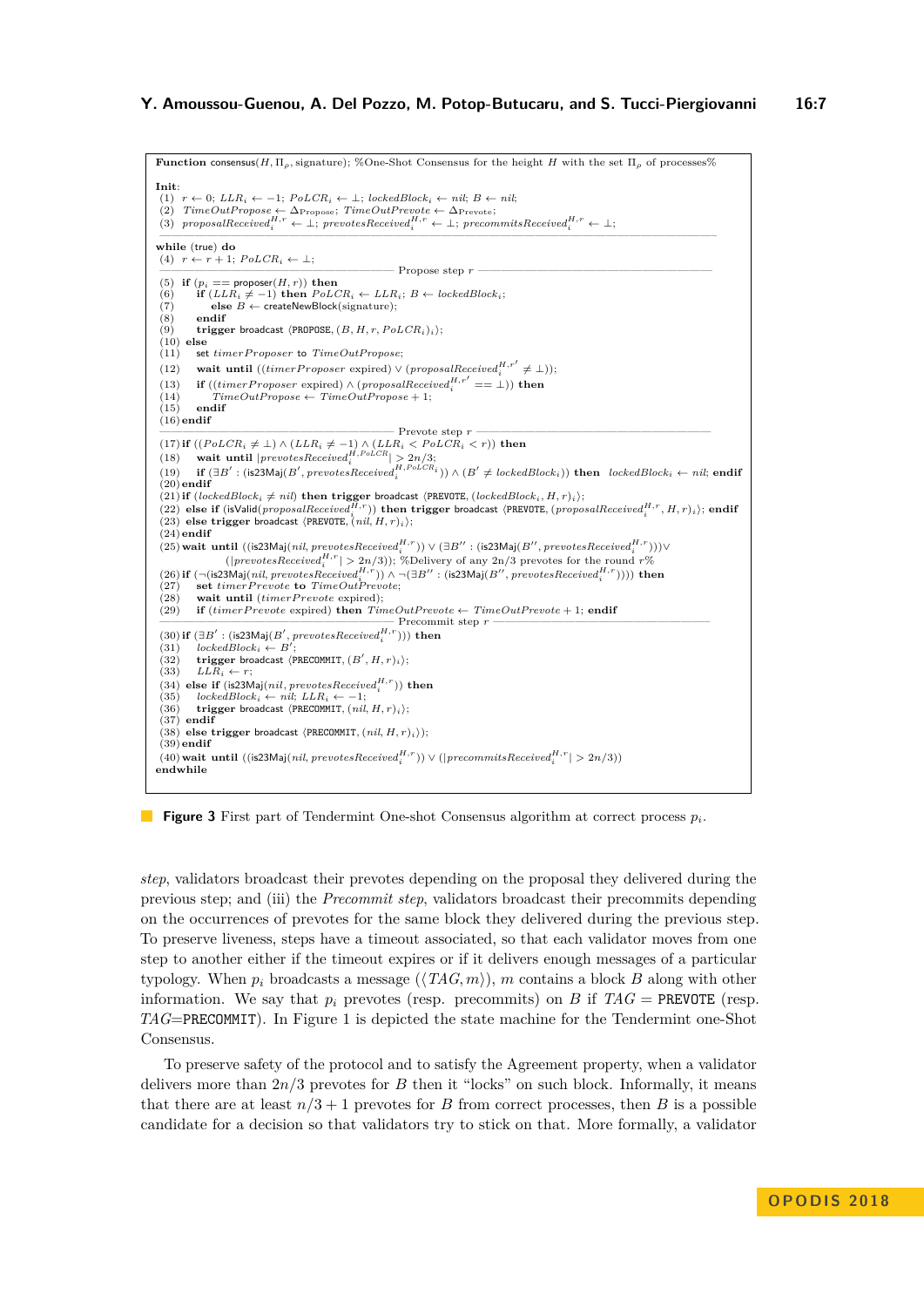<span id="page-7-5"></span><span id="page-7-2"></span><span id="page-7-1"></span><span id="page-7-0"></span>

<span id="page-7-4"></span><span id="page-7-3"></span>**Figure 3** Second part of Tendermint One-shot Consensus algorithm at correct process *pi*.

has a *Proof-of-LoCk* (PoLC) for a block *B* (resp. for *nil*) at a round *r* for the height *H* if it received at least  $2n/3 + 1$  prevotes for *B* (resp. for *nil*). In this case we say that a process is locked on such block. A *PoLC-Round* (*PoLCR*) is a round such that there was a PoLC for a block at round *PoLCR*. In Figure [2](#page-5-0) the state machine concerning the process of locking and unlocking on a block *B* is shown.

**Preamble.** Note that our analysis of the original Tendermint protocol [\[27,](#page-15-3) [7,](#page-14-2) [25\]](#page-15-4) led to the conclusion that several modifications were needed in order to implement One-Shot Consensus problem. Full description of these bugs in the original Tendermint protocol are reported in [\[2\]](#page-14-3). In more details, with respect to the original Tendermint, our Tendermint One-shot Consensus algorithm (see Figure [3\)](#page-7-0) has the following modifications. We added line [29](#page-6-3) in order to catch up the communication delay during the synchronous periods. Moreover, we modified the line [19](#page-6-6) in order to guarantee the agreement property of One-Shot Consensus (defined in Section [3\)](#page-2-1). The correctness of Tendermint One-shot Consensus algorithm needs an additional assumption stating that eventually a proposal is accepted by a majority of correct processes. This assumption, stated formally in Theorem [7,](#page-11-0) is necessary to guarantee the termination.

**Variables and data structures.** *r* and *PoLCR<sup>i</sup>* are integers representing, respectively, the current round and the PolCR. *lockedBlock<sub>i</sub>* is the last block on which  $p_i$  is locked, if it is equal to a block  $B$ , we say that  $p_i$  is locked on  $B$ , otherwise it is equal to *nil*, and we say that  $p_i$  is not locked. When *lockedBlock*<sup>*i*</sup>  $\neq$  *nil* and switches the value to *nil*, then  $p_i$  unlocks. Last-Locked-Round  $(LLR_i)$  is an integer representing the last round where  $p_i$  locked on a block. *B* is the block the process created.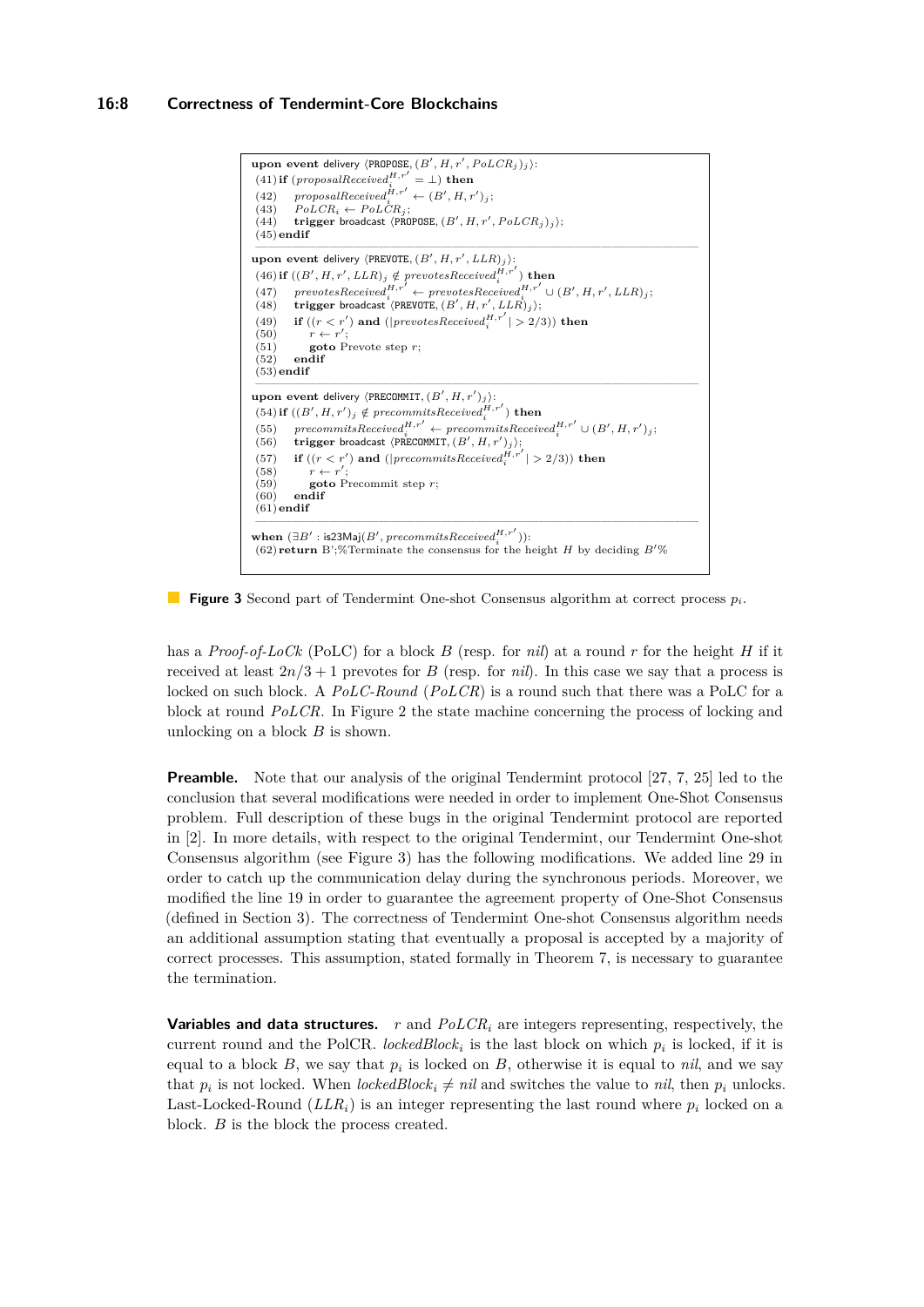Each validator manages timeouts, *TimeOutPropose* and *TimeOutPrevote*, concerning the propose and prevote phases respectively. Those timeouts are set to  $\Delta_{\text{Propose}}$  and  $\Delta_{\text{Prevote}}$ and are started at the beginning of the respective step. Both are incremented if they expire before the validator moves to the next step.

Each validator manages three sets for the messages delivered. In particular, the set *proposalReceived*<sup>*H<sub>,r</sub>*</sup></sub> contains the proposal that  $p_i$  delivered for the round *r* at height *H*. *prevotesReceived*<sup>*H*,r</sup> is the set containing all the prevotes  $p_i$  delivered for the round *r* at height *H*. *precommitsReceived*<sup>*H*,r</sup> is the set containing all the precommits  $p_i$  delivered for the round *r* at height *H*.

**Functions.** We denote by *Block* the set containing all blocks, and by *MemPool* the structure containing all the transactions.

- $\equiv$ **proposer** :  $V \times Height \times Round \rightarrow V$  is a deterministic function which gives the proposer out of the validators for a given round at a given height in a round robin fashion.
- createNewBlock : 2<sup>Π</sup>*<sup>ρ</sup>* × *MemPool* → *Block* is an application-dependent function which  $\blacksquare$ creates a valid block (w.r.t. the application), where the subset of processes is a parameter of the One-Shot Consensus, and is a subset of processes that send a commit for the block at the previous height, called the signature of the previous block.
- is23Maj : (*Block* ∪*nil*) × (*prevotesReceived* ∪ *precommitsReceived*) → Bool is a predicate that checks if there is at least  $2n/3 + 1$  of prevotes or precommits on the given block or *nil* in the given set.
- isValid :  $Block \rightarrow$  Bool is an application dependent predicate that is satisfied if the given block is valid. If there is a block *B* such that  $\mathsf{isValid}(B) = \mathsf{true}$ , we say that *B* is valid. We note that for any non-block, we set is Valid to false, (e.g.  $is$ Valid $(nil)$  = false).

**Detailed description of the algorithm.** In Figure [3](#page-7-0) we describe Tendermint One-Shot algorithm to solve the One-Shot Consensus (defined in Section [3\)](#page-2-1) for a given height *H*. For each round  $r$  at height  $H$  the algorithm proceeds in 3 phases:

- **1.** Propose step (lines  $5 16$ ): If  $p_i$  is the proposer of the round and it is not locked on any block, then it creates a valid proposal and broadcasts it. Otherwise it broadcasts the block it is locked on. If  $p_i$  is not the proposer then it waits for the proposal from the proposer.  $p_i$  sets the timer to  $TimeOutProposal$ , if the timer expires before the delivery of the proposal then  $p_i$  increases the time-out, otherwise it stores the proposal in *proposalReceived*<sup>*H*,*r*</sup>. In any case,  $p_i$  goes to the Prevote step.
- **2.** Prevote step (lines  $17 29$ ): If  $p_i$  delivers the proposal during the Propose step, then it checks the data on the proposal. If *lockedBlock*<sub>*i*</sub>  $\neq$  *nil*, and  $p_i$  delivers a proposal with a valid  $PoLCR$  then it unlocks. After that check, if  $p_i$  is still locked on a block, then it prevotes on *lockedBlock<sub>i</sub>*; otherwise it checks if the block *B* in the proposal is valid or not, if *B* is valid, then it prevotes *B*, otherwise it prevotes on *nil*. Then  $p_i$  waits until  $|preotesReceived<sup>H,r</sup><sub>i</sub>| > 2n/3$ . If there is no PoLC for a block or for *nil* for the round *r*, then  $p_i$  sets the timer to  $TimeOutPrevote$ , waits for the timer's expiration and increases *TimeOutPrevote*. In any case, *p<sup>i</sup>* goes to Precommit step.
- **3.** Precommit step (lines [30](#page-6-4) - [40\)](#page-6-5): *p<sup>i</sup>* checks if there was a PolC for a particular block or *nil* during the round (lines [30](#page-6-4) and [34\)](#page-6-7). There are three cases: (i) if there is a PoLC for a block  $B$ , then it locks on  $B$ , and precommits on  $B$  (lines  $30 - 32$ ); (ii) if there is a PoLC for *nil*, then it unlocks and precommits on *nil* (lines [34](#page-6-7) - [36\)](#page-6-9); (iii) otherwise, it precommits on *nil* (line [38\)](#page-6-10); in any case,  $p_i$  waits until  $|precommitsReceived_i^{H,r}| > 2n/3$ or (is 23Maj(*nil, prevotes Received*<sup> $H,r$ </sup>)), and it goes to the next round.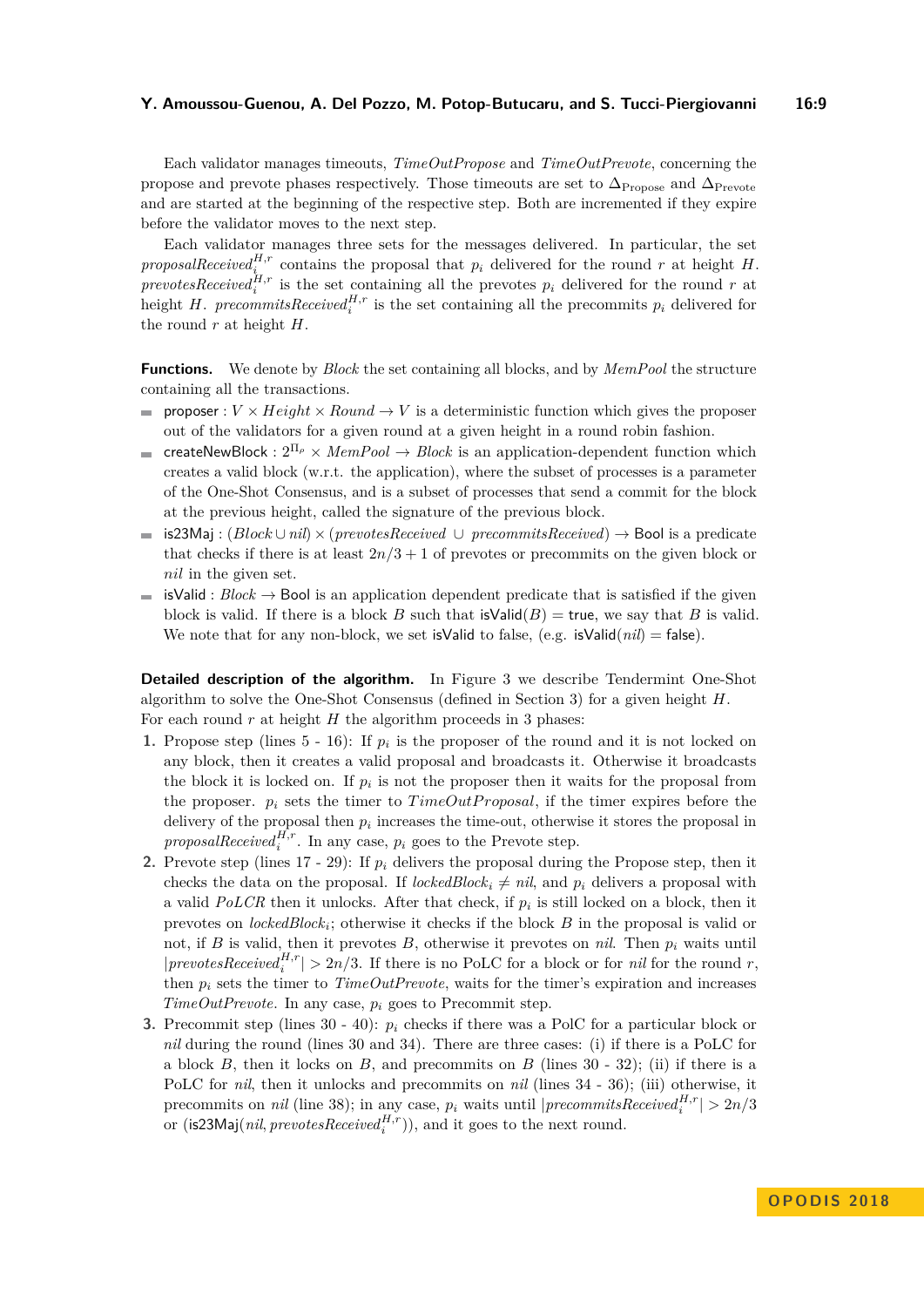#### **16:10 Correctness of Tendermint-Core Blockchains**

Whenever  $p_i$  delivers a message, it broadcasts it (lines [44,](#page-7-1) [48](#page-7-2) and [56\)](#page-7-3). Moreover, during a round *r*, some conditions may be verified after a delivery of some messages and either (i)  $p_i$  decides and terminates or (ii)  $p_i$  goes to the round  $r'$  (with  $r' > r$ ). The conditions are:

- For any round  $r'$ , if for a block  $B$ , is23Maj( $B$ ,  $precommitsReceived_i^{H,r'})$  = true, then  $p_i$ decides the block *B* and terminates, or
- If  $p_i$  is in the round  $r$  at height  $H$  and  $|prevotesReceived_i^{H,r'}| > 2n/3$  where  $r' > r$ , then it goes to the Prevote step for the round  $r'$ , or
- If  $p_i$  is in the round *r* at height *H* and  $|precommitsReceived_i^{H,r'}| > 2n/3$  where  $r' > r$ , then it goes to the Precommit step for the round  $r'$ .

## **4.2.1 Correctness of Tendermint One-Shot Consensus**

In this section we prove the correctness of Tendermint One-Shot Consensus algorithm (Fig. [3\)](#page-7-0) for a height *H* under the assumption that during the synchronous period there exists eventually a proposer such that its proposed value will be accepted by at least 2*n/*3 + 1 processes.

<span id="page-9-1"></span>▶ Lemma 1 (One-Shot Integrity). *In an eventual synchronous system, Tendermint One-Shot Consensus Algorithm verifies the following property: No correct process decides twice.*

<span id="page-9-2"></span>▶ Lemma 2 (One-Shot Validity). *In an eventual synchronous system, Tendermint One-Shot Consensus Algorithm verifies the following property: A decided value is valid, if it satisfies the predefined predicate denoted* isValid()*.*

<span id="page-9-0"></span>I **Lemma 3.** *In an eventual synchronous system, Tendermint One-Shot Consensus Algorithm verifies the following property: If*  $f + 1$  *correct processes locked on the same value B during a round r then no correct process can lock during round*  $r' > r$  *on a value*  $B' \neq B$ *.* 

**Proof.** We assume that  $f + 1$  correct processes are locked on the same value *B* during the round *r*, and we denote by  $X<sup>r</sup>$  the set of those processes. We first prove by induction that no process in  $X^r$  will unlock or lock on a new value. Let let  $p_i \in X^r$ .

- $\overline{\phantom{a}}$ *Initialization*: round  $r + 1$ . At the beginning of round  $r + 1$ , all processes in  $X<sup>r</sup>$  are locked on *B*. Moreover, we have that  $LLR_i = r$ , since  $p_i$  locks on round *r* (line [31\)](#page-6-11). Let  $p_j$  be the proposer for round  $r + 1$ . If  $LLR_j = r$ , it means that  $p_j$  is also locked on *B*, since there cannot be a value  $B' \neq B$  such that is 23Maj(*B*, *prevotesReceived*<sup>*H*,*r*</sup>) = true, for that to happen, at least  $n/3$  processes should prevote both *B* and *B'* during round *r*, which means that at least a correct process prevoted two times in the same round, which is not possible, since it is correct, and the protocol does not allow to vote two times in the same round (lines [17](#page-6-2) - [29\)](#page-6-3). Three cases can then happen:
	- *p*<sub>j</sub> locked on a value  $B_j$  during the round  $LLR_j \leq r$ . This means that during the round  $LLR_j$  is23Maj $(B_j, \text{prevotes}Received_j^{H, LLR_j}) =$  true (line [31\)](#page-6-11).  $p_j$  the proposer proposes a value  $B_j$  along with  $LLR_j$  (lines [5](#page-6-0) - [9\)](#page-6-12). Since  $LLR_j \leq LLR_i = r$ ,  $p_i$  does not unlock and prevotes *B* for the round  $r + 1$ , and so are all the other processes in  $X<sup>r</sup>$  (lines [17](#page-6-2) -[21\)](#page-6-13). The only value that can have more than  $2n/3$  prevotes is then *B*. So  $p_i$  is still locked on *B* at the end of  $r + 1$ .
	- If  $p_j$  is not locked, the value it proposes cannot unlock processes in  $X^r$  because  $-1 = LLR_i < r$ , and they will prevote on *B* (lines [17](#page-6-2) - [21\)](#page-6-13). The only value that can have more than  $2n/3$  prevotes is then *B*. So  $p_i$  is still locked on *B* at the end of  $r + 1$ .
	- *p*<sup>*j*</sup> locked on a value  $B_j$  during the round  $LLR_j > r$ ,  $p_j$  the proposer proposes a value  $B_j$  along with  $LLR_j$  (lines [5](#page-6-0) - [9\)](#page-6-12). Since  $LLR_j \geq r+1$ ,  $p_i$  does not unlock and prevotes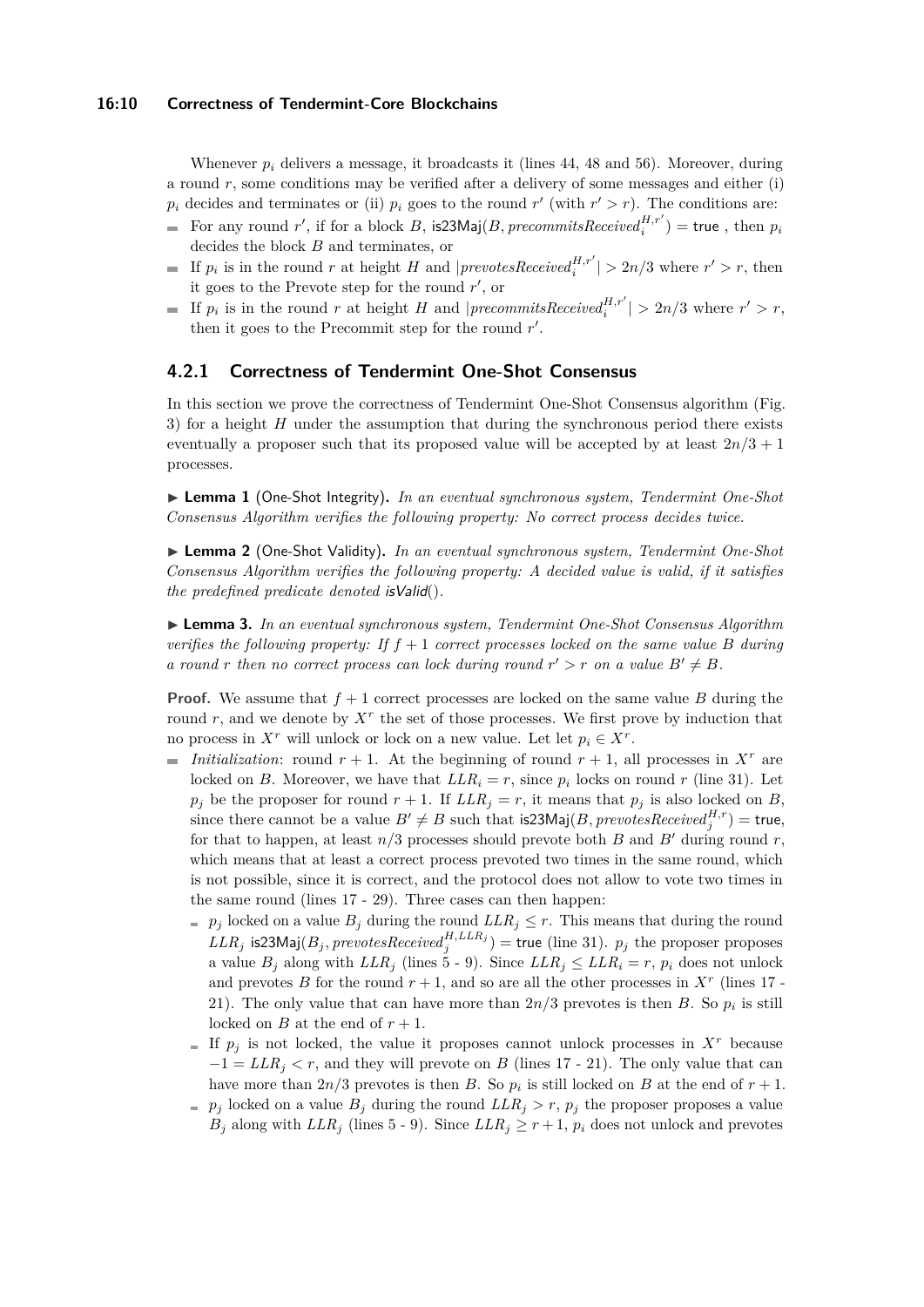*B* for the round  $r + 1$ , and so are all the other processes in  $X<sup>r</sup>$  (lines [17](#page-6-2) - [21\)](#page-6-13). The only value that can have more than 2*n/*3 prevotes is then *B*. So *p<sup>i</sup>* is still locked on *B* at the end of  $r + 1$ .

At the end of round  $r + 1$ , all processes in  $X<sup>r</sup>$  are still locked on *B* and it may happen that other processes are locked on  $B$  for round  $r + 1$  at the end of the round.

*Induction*: We assume that for a given  $a > 0$ , the processes in  $X<sup>r</sup>$  are still locked on *B* at each round between *r* and  $r + a$ . We now prove that the processes in  $X<sup>r</sup>$  will still be locked on *B* at round  $r + a + 1$ .

Let  $p_i$  be the proposer for round  $r+a+1$ . Since the  $f+1$  processes in  $X^r$  were locked on *B* for all the rounds between *r* and  $r + a$ , no new value can have more than  $2n/3$  of prevotes during one of those rounds, so  $\nexists B'\neq B:$  is23Maj( $B',$   $prevotesReceived_{j}^{H,r_{j}}) =$  true where  $r < r_j < r + a + 1$ . Moreover, if  $p_j$  proposed the value *B* along with a *LLR* > *r*, since the processes in  $X<sup>r</sup>$  are already locked on  $B$ , they do not unlock and prevote  $B$  (lines [17](#page-6-2)) - [21\)](#page-6-13). The proof then follows as in the *Initialization* case.

Therefore all processes in *X<sup>r</sup>* will stay locked on *B* at each round after round *r*. Since  $f + 1$  processes will stay locked on the value *B* on rounds  $r' > r$ , they will only prevote on *B* (lines [17](#page-6-2) - [21\)](#page-6-13) for each new round. Let *B'* be a value, we have that  $\forall r' \geq r$  if  $B'$ : is23Maj(*B'*, *prevotesReceived*<sup>*H*,r'</sup>) = true then  $B' = B$ .

<span id="page-10-1"></span>▶ Lemma 4 (One-Shot Agreement). *In an eventual synchronous system, Tendermint One-Shot Consensus Algorithm verifies the following property: If there is a correct process that decides a value B, then eventually all the correct processes decide B.*

**Proof.** Let  $p_i$  be a correct process. Without loss of generality, we assume that  $p_i$  is the first correct process to decide, and it decides *B* at round *r*. If  $p_i$  decides *B*, then  $\text{is23Maj}(B, precommitsReceived_i^{H,r}) = \text{true}$  (line [62\)](#page-7-4), since the signature of the messages are unforgeable by hypothesis and  $f < n/3$ , then  $p_i$  delivers more than  $n/3$  of those precommits for round *r* from correct processes, and those correct process are locked on *B* at round *r* (line [31\)](#page-6-11).  $p_i$  broadcasts all the precommits it delivers (line [56\)](#page-7-3), so eventually all correct processes will deliver those precommits, because of the best effort broadcast guarantees.

We now show that before delivering the precommits from  $p_i$ , the other correct processes cannot decide a different value than *B*.  $f < n/3$  by hypothesis, so we have that at least *f* + 1 correct processes are locked on *B* for the round *r*. By Lemma [3](#page-9-0) no correct process can lock on a value different than *B*. Let  $B' \neq B$ , since correct processes lock only when they precommit (lines  $30 - 32$ ), no correct process will precommit on  $B'$  for a round bigger than  $r,$  so is23Maj( $B',$   $precommitsReceived{H, r' \choose i}$  = false for all  $r' \geq r$  since no correct process will precommit on *B'*. No correct process cannot decide a value  $B' \neq B$  (line [62\)](#page-7-4) once  $p_i$  decided. Eventually, all the correct processes will deliver the  $2n/3$  signed precommits  $p_i$  delivered and broadcasted, thanks to the best effort broadcast guarantees and then will decide *B*. J

<span id="page-10-0"></span> $\triangleright$  **Lemma 5.** In an eventual synchronous system, and under the assumption that during *the synchronous period eventually there is a correct proposer*  $p_k$  *such that*  $|\{p_j : LLR_k \leq \}$ *LLR*<sup>*j*</sup> *and*  $p_j$  *is correct*} $| < n/3 - f$ *, Tendermint One-Shot Consensus Algorithm verifies the following property: Eventually a correct process decides.*

**Proof.** Let r be the round where the communication becomes synchronous and when all the messages broadcasted by correct processes are delivered by the correct processes within their respective step. The round *r* exists, since the system is eventually synchronous and correct processes increase their time-outs when they did not deliver enough messages (lines [13](#page-6-14) - [15,](#page-6-15)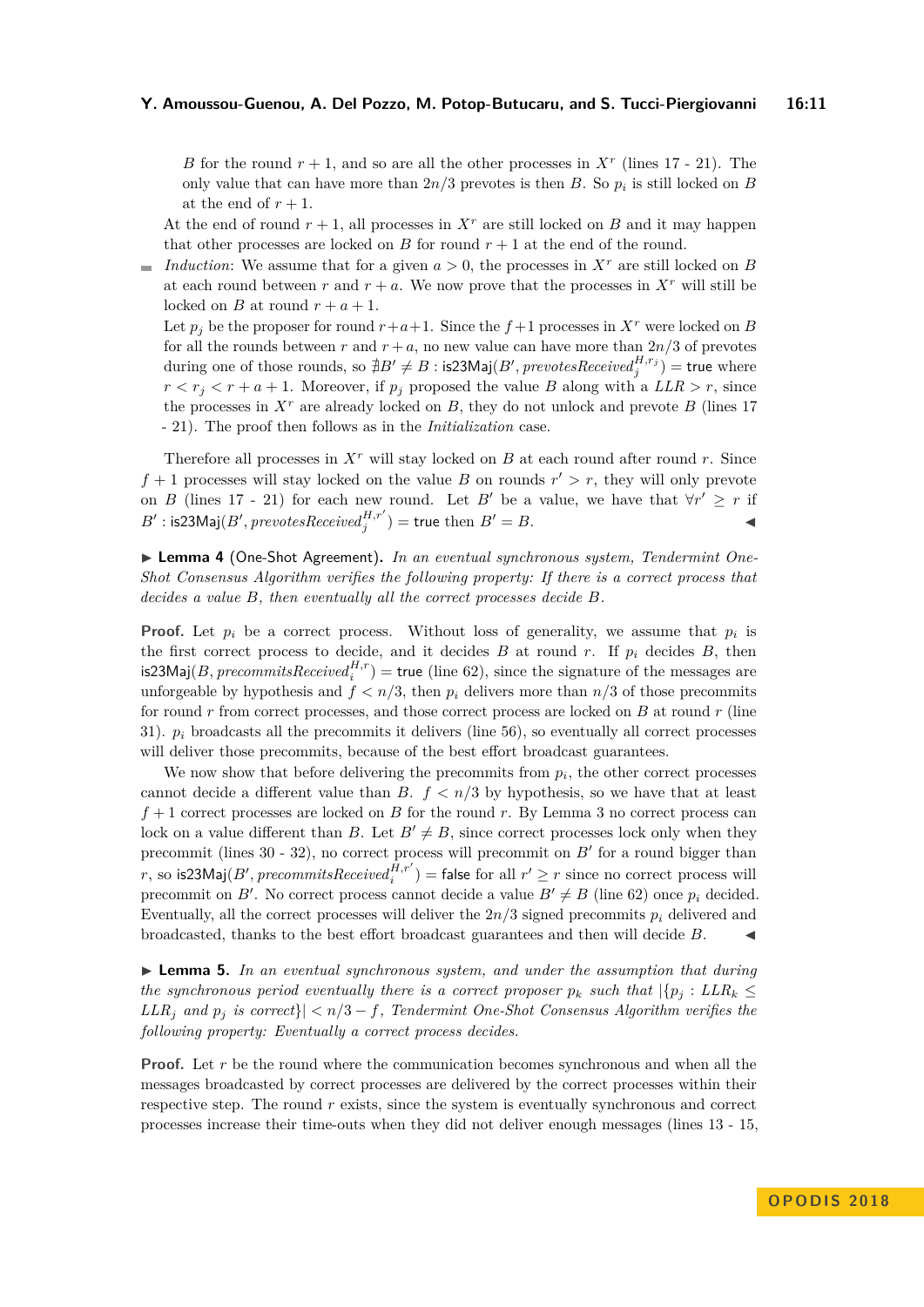#### **16:12 Correctness of Tendermint-Core Blockchains**

[26](#page-6-16) - [29](#page-6-3) and [40\)](#page-6-5). If a correct process decides before *r*, that ends the proof. Otherwise no correct process decided yet. Let  $p_i$  be the proposer for the round r. We assume that  $p_i$  is correct. Let *B* be the value such that  $p_i$  proposes  $(B, LLR_i)$ , we have three cases:

Case 1: No correct process is locked on a value before  $r$ .  $\forall p_j \in \Pi_\rho$  such that  $p_j$  is correct,  $LLR_j = -1$ .

Correct processes delivered the proposal  $(B, LLR_i)$  before the Prevote step (lines [12,](#page-6-17) [42](#page-7-5) - [44\)](#page-7-1). Since the proposal is valid, then all correct processes will prevote on that value (line [22\)](#page-6-18), and they deliver the others' prevotes and broadcast them before entering the Precommit step (lines  $25 - 29$  $25 - 29$  and  $48$ ). Then for all correct process  $p_j$ , we have is 23Maj(*B*, *precommitsReceived*<sup>*H*,*r*</sup></sup>) = true. The correct processes will lock on *B*, precommit on *B* (lines [30](#page-6-4) - [32\)](#page-6-8) and will broadcast all precommits delivered (line [56\)](#page-7-3). Eventually a correct process  $p_j$  will have is 23 Maj(*B*, *precommits Received*<sup>*H*,*r*</sup>) = true then  $p_i$  will decide (line [62\)](#page-7-4).

- Case 2: Some correct processes are locked and if  $p_j$  is a correct process,  $LLR_j < LLR_i$ . Since  $LLR_j$   $\lt LLR_i$  for all correct processes  $p_j$ , then the correct processes that are locked will unlock (line [19\)](#page-6-6) and the proof follows as in the Case 1.
- Case 3: Some correct processes are locked on a value, and there exist a correct process  $p_j$ such that  $LLR_i \leq LLR_j$ .
	- $\{i\}$  if  $|\{p_i: LLR_i \leq LLR_j \text{ and } p_j \text{ is correct}\}| < n/3 f$  (which means that even without the correct processes that are locked in a higher round than the proposer  $p_i$ , there are more than 2*n/*3 other correct processes unlock or locked in a smaller round than  $LLR_i$ , then as in the case 2, a correct process will decide.
	- $\vert$  (ii) If  $\vert \{p_j : LLR_i \leq LLR_j \text{ and } p_j \text{ is correct}\}\vert \geq n/3 f$ , then during the round  $r$ ,  $\#B'$  : is23Maj(*B'*, precommitsReceived<sup>*H*,r</sup>) = true, in fact correct processes only precommit once in a round (lines [30](#page-6-4) - [40\)](#page-6-5). Eventually, thanks to the additional assumption, there exists a round  $r_1$  where the proposer  $p_k$  is correct and at round  $r_1$ ,  $|\{p_j: LLR_k \leq LLR_j \text{ and } p_j \text{ is correct}\}| < n/3 - f$ . The proof then follows as case (3.i).

If *p<sup>i</sup>* is Byzantine and more than *n/*3 correct processes delivered the same message during the proposal step, and the proposal is valid, the situation is like  $p_i$  was correct. Otherwise, there are not enough correct processes that delivered the proposal, or if the proposal is not valid, then there will be less than *n/*3 processes that will prevote that value. No value will be committed. Since the proposer is selected in a round robin fashion, a correct process will eventually be the proposer, and a correct process will decide.

<span id="page-11-1"></span>I **Lemma 6** (One-Shot Termination)**.** *In an eventual synchronous system, and under the assumption that during the synchronous period eventually there is a correct proposer*  $p_k$  *such that*  $|\{p_i: LLR_k \leq LLR_i \text{ and } p_j \text{ is correct}\}| < n/3 - f$ , Tendermint One-Shot Consensus *Algorithm verifies the following property: Every correct process eventually decides some value.*

**Proof.** By construction, if a correct process does not deliver a proposal during the proposal step or enough prevotes during the Prevote step, then that process increases its time-outs (lines [13](#page-6-14) - [15](#page-6-15) and [26](#page-6-16) - [29\)](#page-6-3), so eventually, during the synchrony period of the system, all the correct processes will deliver the proposal and the prevotes from correct processes respectively during the Propose and the Prevote step. By Lemma [5,](#page-10-0) a correct process decides a value, and then by the Lemma [4,](#page-10-1) every correct process eventually decides.

<span id="page-11-0"></span>► **Theorem 7.** In an eventual synchronous system, and under the assumption that during *the synchronous period eventually there is a correct proposer*  $p_k$  *such that*  $|\{p_i : LLR_k \leq \}$  $LLR_i$  and  $p_i$  is correct} $| < n/3 - f$ : Tendermint One-Shot Algorithm implements the One-*Shot Consensus.*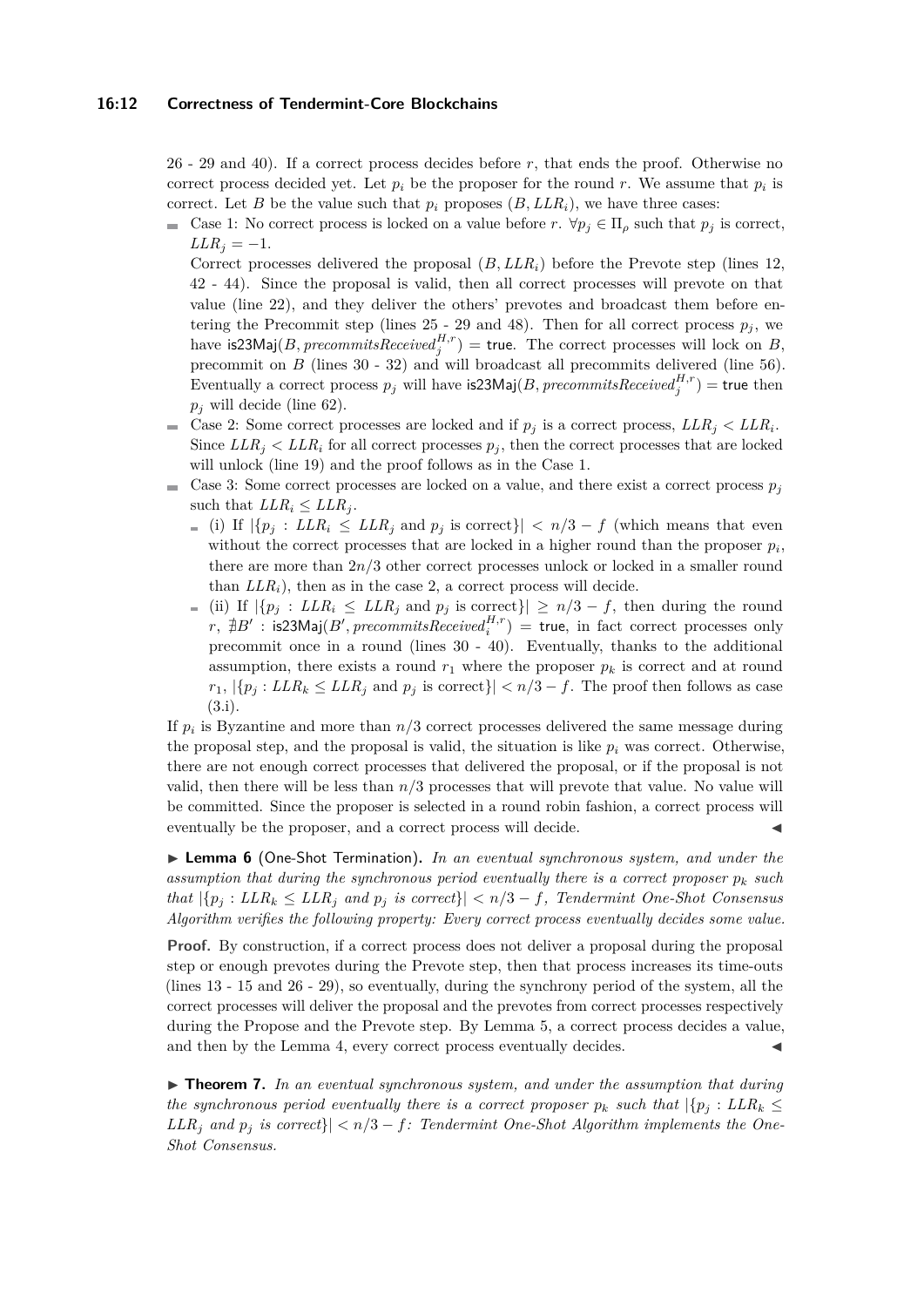```
Function repeatedConsensus(\Pi_{\rho}); %Repeated Consensus for the set \Pi_{\rho} of processes%
Init:
(1) H \leftarrow 1 \% Height%; B \leftarrow \perp; V \leftarrow \perp %Set of validators%;
 (2) commitsReceived_i^H \leftarrow \emptyset; toReward_i^H \leftarrow \emptyset; TimeOutCommit \leftarrow \Delta_{Commit};
 —————————————————————————————————————
while (true) do
 (3) B \leftarrow \bot;<br>(4) V \leftarrow validatorSet(H); %Application and blockchain dependant%
(5) if (p_i \in V) then
 (6) B ← consensus(H, V, toReward<sup>H-1</sup>); %Consensus function for the height H%
(7) trigger broadcast \langle \text{COMMIT}, (B, H)_i \rangle;<br>(8) else
     (8) else
 (9) wait until (\exists B' : |\text{atLeastOneThird}(B', commitsReceived_i^H));<br>
(10) B \leftarrow B';
(11)endif
 (12) set timerCommit to TimeOutCommit;
 (13)wait until(timerCommit expired);
 (14) trigger decide(B);
(15)H \leftarrow H + 1;
endwhile
 —————————————————————————————————————
upon event delivery \langle \texttt{COMMIT}, (B', H')_j \rangle:
 (16) if (((B', H')_j \notin commitsReceived_i^{H'}) \land (p_j \in \text{validatorSet}(H'))) then
 (17) commitsReceived<sup>H'</sup> ← commitsReceived<sup>H'</sup> ∪ (B', H')_j;
 (18) to foReward<sup>H'</sup> ← toReward<sup>H'</sup> ∪ p<sub>j</sub>;<br>(19) trigger broadcast \langle COMMIT, (B', H')_j;
(20)endif
```


**Proof.** The proof follows directly from Lemmas [1,](#page-9-1) [2,](#page-9-2) [4](#page-10-1) and [6.](#page-11-1)

# **4.3 Tendermint Repeated Consensus algorithm**

For a given height, the set V of validators does not change. Note that each height corresponds to a block. Therefore, in the following we refer this set as the set of validators for a block.

**Data structures.** The integer *H* is the height where is called a One-Shot Consensus instance. *V* is the current set of validators. *B* is the block to be appended. *commitsReceived*<sup>*H*</sup> is the set containing all the commits  $p_i$  delivered for the height *H*.  $to$  *Reward*<sup>*H*</sup> is the set containing the validators from which  $p_i$  delivered commits for the height *H*. *TimeOutCommit* represents the time a process has for collecting commits after an instance of consensus. *TimeOutCommit* is set to  $\Delta_{\text{Commit}}$ .

## **Functions.**

- validatorSet :  $\Pi_{\rho} \times Height \rightarrow 2^{\Pi_{\rho}}$  is an application dependent and deterministic selection function which gives the set of validators for a given height w.r.t the blockchain history, and  $\forall H \in Height, \vert validateSet(H) \vert = n$ .
- consensus :  $Height \times 2^{\Pi_{\rho}} \times commitsReceived \rightarrow Block$  is the One-Shot Consensus instance  $\blacksquare$ presented in [4.2.](#page-5-1)
- atLeastOneThird : *Block* × *commitsReceived* → Bool is a predicate which checks if there  $\blacksquare$ is at least  $n/3$  of commits of the given block in the given set.

**Detailed description of the algorithm.** In Fig. [4](#page-12-0) we describe the algorithm to solve the Repeated Consensus as defined in Section [3.](#page-2-1) The algorithm proceeds as follows:

- $\blacksquare$  *p<sub>i</sub>* computes the set of validators for the current height;
- If *p<sup>i</sup>* is a validator, then it calls the consensus function solving the consensus for the current height, then broadcasts the decision, and sets *B* to that decision;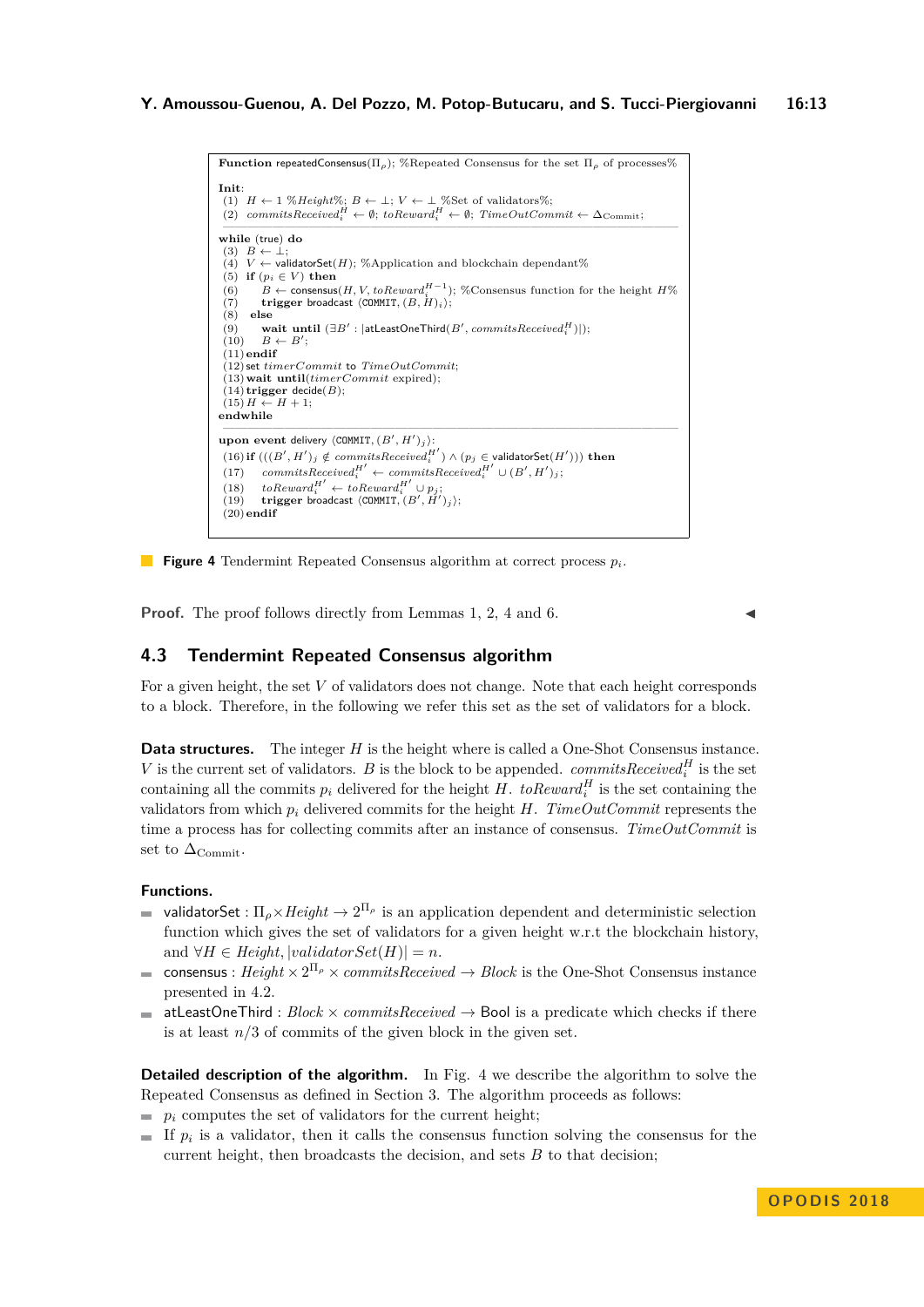#### **16:14 Correctness of Tendermint-Core Blockchains**

- Otherwise, if  $p_i$  is not a validator, it waits for at least  $n/3$  commits from the same block and sets *B* to that block;
- In any case, it sets the timer to  $TimeOutCommit$  to receive more commits and lets it expire. Then  $p_i$  decides  $B$  and goes to the next height. We note that this timer is not adjustable, so processes might miss commits from correct processes even during the synchronous period (see fairness study [\[2\]](#page-14-3) for further details).

Whenever  $p_i$  delivers a commit, it broadcasts it (lines  $16 - 20$ ). Note that the reward for the height *H* is given during the height  $H + 1$ , and to a subset of validators who committed the block for *H* (line [6\)](#page-6-21).

<span id="page-13-0"></span>▶ **Theorem 8.** In an eventual synchronous system, Tendermint Repeated Consensus algorithm *implements the Repeated Consensus.*

# **5 Conclusion & Discussion**

The contribution of this paper is the improvement and the formal analysis of the original Tendermint protocol, a PBFT-based repeated consensus protocol where the set of validators is dynamic. Each improvement we introduced is motivated by bugs we discovered in the original protocol. A preliminary version of this paper has been reported in [\[2\]](#page-14-3). Very recently a new version of Tendermint has been advertised in [\[6\]](#page-14-16) by Tendermint foundation without an operational release. The authors argue that their solution works if the two hypothesis below are verified: *Hypothesis 1* : if a correct process receives some message *m* at time *t*, all correct processes will receive *m* before  $max(t, global stabilization time) + \Delta$ . Note that this property called by the authors *gossip communication* should be verified even though *m* has been sent by a Byzantine process. *Hypothesis 2*: there exists eventually a proposer such that its proposed value will be accepted by all the other correct processes. Moreover, the formal and complete correctness proof of this new protocol is still an open issue (several not trivial bugs have been reported recently e.g. [\[34\]](#page-15-18)).

We are further interested in the *fairness* of Tendermint-core blockchains since without a glimpse of fairness in the way rewards are distributed, these blockchains may collapse. It is common knowledge that in permisionless blockchain systems the main threat is the tragedy of commons that may yield the system to collapse if the rewarding mechanism is not adequate. Ad minimum the rewarding mechanism must be *f air*, i.e. distributing the rewards in proportion to the merit of participants. Our fairness preliminary study, reported in [\[2\]](#page-14-3), is in line with Francez definition of fairness [\[18\]](#page-14-17), generally defines the fairness of protocols based on voting committees (e.g.  $\text{Byzcoin}[24]$  $\text{Byzcoin}[24]$ , PeerCensus[\[11\]](#page-14-6), RedBelly [\[9\]](#page-14-9), SBFT [\[21\]](#page-15-12) and Hyperledger Fabric [\[3\]](#page-14-7) etc), by the fairness of their *selection mechanism* and the fairness of their *reward mechanism*. The selection mechanism is in charge of selecting the subset of processes that will participate to the agreement on the next block to be appended to the blockchain, while the reward mechanism defines the way the rewards are distributed among processes that participate in the agreement. Our preliminary analysis of the reward mechanism allowed to establish the following result with respect to the fairness of repeated-consensus blockchains as follows:

## *There exists a(n) (eventual) fair reward mechanism for repeated-consensus blockchains if and only if the system is (eventual) synchronous (see [\[2\]](#page-14-3)).*

It follows that in our fairness model the original Tendermint protocol is not eventually fair, however with a small twist in the way delays are handled its reward mechanism becomes eventually fair. More details can be found in [\[2\]](#page-14-3). Our study opens an interesting future research direction related to the fairness of the selection mechanism in repeated-consensus based blockchains.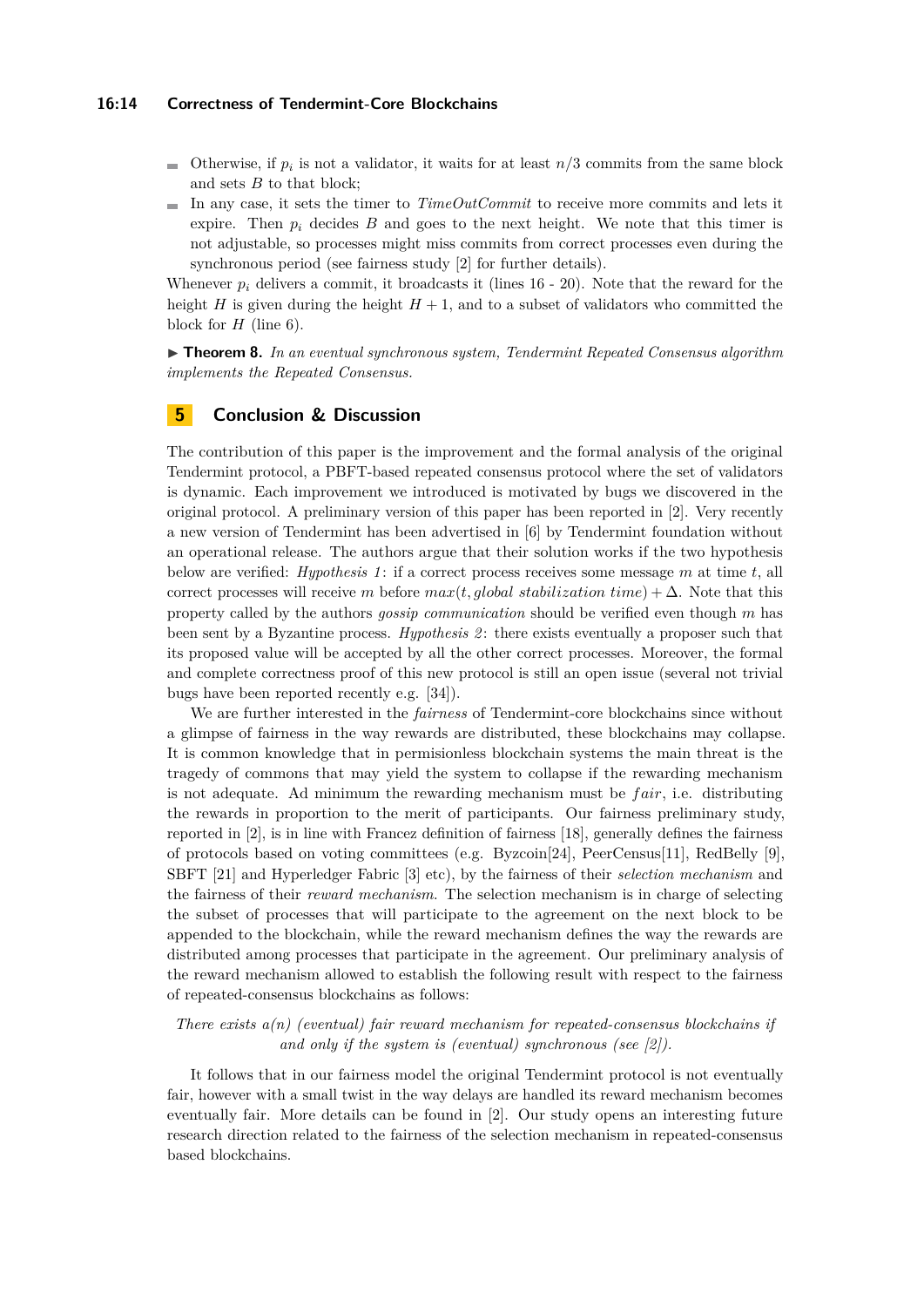- <span id="page-14-13"></span>**1** Marcos K Aguilera. A pleasant stroll through the land of infinitely many creatures. *ACM Sigact News*, 35(2):36–59, 2004.
- <span id="page-14-3"></span>**2** Yackolley Amoussou-Guenou, Antonella Del Pozzo, Maria Potop-Butucaru, and Sara Tucci Piergiovanni. Correctness and Fairness of Tendermint-core Blockchains. *CoRR*, abs/1805.08429, 2018.
- <span id="page-14-7"></span>**3** Elli Androulaki, Artem Barger, Vita Bortnikov, Christian Cachin, Konstantinos Christidis, Angelo De Caro, David Enyeart, Christopher Ferris, Gennady Laventman, Yacov Manevich, Srinivasan Muralidharan, Chet Murthy, Binh Nguyen, Manish Sethi, Gari Singh, Keith Smith, Alessandro Sorniotti, Chrysoula Stathakopoulou, Marko Vukolic, Sharon Weed Cocco, and Jason Yellick. Hyperledger Fabric: A Distributed Operating System for Permissioned Blockchains. In *Proceedings of the Thirteenth EuroSys Conference, EuroSys 2018, Porto, Portugal, April 23-26, 2018*, pages 30:1–30:15, 2018.
- <span id="page-14-15"></span>**4** Roberto Baldoni, Marin Bertier, Michel Raynal, and Sara Tucci-Piergiovanni. Looking for a definition of dynamic distributed systems. In *International Conference on Parallel Computing Technologies*, pages 1–14. Springer, 2007.
- <span id="page-14-10"></span>**5** Amotz Bar-Noy, Xiaotie Deng, Juan A. Garay, and Tiko Kameda. Optimal Amortized Distributed Consensus. *Inf. Comput.*, 120(1):93–100, 1995.
- <span id="page-14-16"></span>**6** E. Buchman, J. Kwon, and Z. Milosevic. The latest gossip on BFT consensus. *CoRR*, abs/1807.04938v1, July 2018. URL: <https://arxiv.org/abs/1807.04938v1>.
- <span id="page-14-2"></span>**7** Ethan Buchman. *Tendermint: Byzantine Fault Tolerance in the Age of Blockchains*. Thesis, University of Guelph, June 2016. URL: [https://atrium.lib.uoguelph.ca/](https://atrium.lib.uoguelph.ca/xmlui/handle/10214/9769) [xmlui/handle/10214/9769](https://atrium.lib.uoguelph.ca/xmlui/handle/10214/9769).
- <span id="page-14-1"></span>**8** Miguel Castro and Barbara Liskov. Practical Byzantine Fault Tolerance and Proactive Recovery. *ACM Trans. Comput. Syst.*, 20(4):398–461, November 2002.
- <span id="page-14-9"></span>**9** Tyler Crain, Vincent Gramoli, Mikel Larrea, and Michel Raynal. DBFT: Efficient Byzantine Consensus with a Weak Coordinator and its Application to Consortium Blockchains, 2017.
- <span id="page-14-8"></span>**10** Daian, Rafael Pass, and Elaine Shi. Snow White: Provably Secure Proofs of Stake. *IACR Cryptology ePrint Archive*, 2016:919, 2016.
- <span id="page-14-6"></span>**11** Christian Decker, Jochen Seidel, and Roger Wattenhofer. Bitcoin meets strong consistency. In *Proceedings of the 17th International Conference on Distributed Computing and Networking, Singapore, January 4-7, 2016*, pages 13:1–13:10, 2016.
- <span id="page-14-12"></span>**12** Carole Delporte-Gallet, Stéphane Devismes, Hugues Fauconnier, Franck Petit, and Sam Toueg. With Finite Memory Consensus Is Easier Than Reliable Broadcast. In *Principles of Distributed Systems, 12th International Conference, OPODIS 2008, Luxor, Egypt, December 15-18, 2008. Proceedings*, pages 41–57, 2008.
- <span id="page-14-11"></span>**13** Shlomi Dolev and Sergio Rajsbaum. Stability of long-lived consensus. *J. Comput. Syst. Sci.*, 67(1):26–45, 2003.
- <span id="page-14-14"></span>**14** Cynthia Dwork, Nancy A. Lynch, and Larry J. Stockmeyer. Consensus in the presence of partial synchrony. *J. ACM*, 35(2):288–323, 1988.
- <span id="page-14-0"></span>**15** Cynthia Dwork and Moni Naor. Pricing via Processing or Combatting Junk Mail. In *Advances in Cryptology - CRYPTO '92, 12th Annual International Cryptology Conference, Santa Barbara, California, USA, August 16-20, 1992, Proceedings*, pages 139–147, 1992.
- <span id="page-14-5"></span>**16** Ittay Eyal, Adem Efe Gencer, Emin Gün Sirer, and Robbert van Renesse. Bitcoin-NG: A Scalable Blockchain Protocol. In *13th USENIX Symposium on Networked Systems Design and Implementation, NSDI 2016, Santa Clara, CA, USA, March 16-18, 2016*, 2016.
- <span id="page-14-4"></span>**17** M. J. Fischer, N. A. Lynch, and M. S. Paterson. Impossibility of Distributed Consensus with One Faulty Process. *Journal of the ACM*, 32(2), April 1985.
- <span id="page-14-17"></span>**18** Nissim Francez. *Fairness*. Texts and Monographs in Computer Science. Springer, 1986.